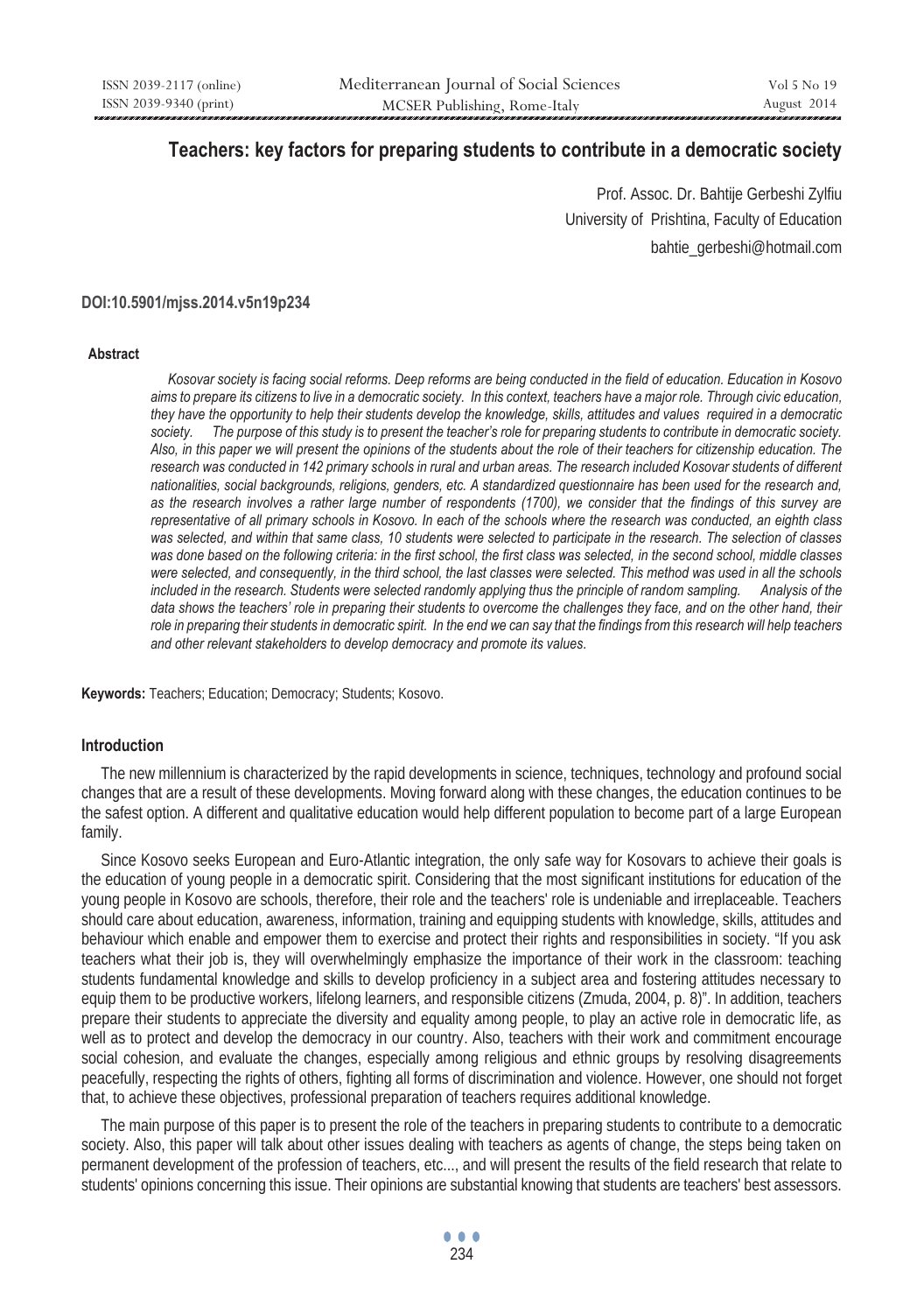| ISSN 2039-2117 (online) | Mediterranean Journal of Social Sciences | Vol 5 No 19 |
|-------------------------|------------------------------------------|-------------|
| ISSN 2039-9340 (print)  | MCSER Publishing, Rome-Italy             | August 2014 |

 The outcomes of this research show that teachers are key factors that enable and facilitate the preparation of the Kosovar youth to be responsible and active citizens in order to contribute towards development of a society with democratic values.

 In our opinion, considering the overall situation in Kosovo, according to democratic principles, the focus on scientific research related to civic education is of particular importance. Through these surveys we can provide data, analysis of which create a clear picture regarding the overall changes on the field of education in general, and in the development of the democratic processes on particular. Even under the European Council Charter on education for democratic citizenship and human rights, member states are encouraged to start and foster researches on education for democratic citizenship and human rights. These studies will help to recognize the current situation in this field and to provide education stakeholders, policy makers, education institutions, school administrators, teachers, students, non-governmental organizations and youth organizations with comparative information that will help them to measure and enhance the effectiveness and efficiency of their work and practices.

 In this context, we can say that this paper of ours is a modest contribution that addresses the role of teachers in preparing students for the development of a democratic society that will encourage and motivate teachers to prepare new generations of trained life and to contribute to the development of democratic processes in society. On the other hand, this paper will be one more reference in the wake of studies conducted in the field of education.

 The results of this study and other researches that were conducted regarding the role of teachers for development of a democratic society of Kosovo students are very important to the overall social, political and cultural time and circumstances that we are living today.

The questions raised here are the following: Do students have the opportunity to express their disagreement with the teachers? Are they encouraged by teachers to take their own decisions? Do students have the opportunity to express their opinions freely? Are political events of Kosovo and international context discussed in class, etc?

 In the end we must say that, while schools continue to be the main institutions to educate students not only for democratic society but also for their general education and preparation of them to live as decent citizens of the 21st century, the role of teachers on civic education continues to be essential.

Teachers and democratic citizenship

 The schools, teachers and learning are factors that have special importance in preparing students for their roles and responsibilities as citizens of a democratic society.

 According to Neubeck and Glasberg (2005) "schools reproduce the dominant culture of society by socializing students about what is valued and appropriate in the culture and what is not (p. 154)." In school, except the knowledge for democracy, students gain knowledge and democratic values as well. Therefore, teachers should create an environment where students exercise their rights and responsibilities, feel comfortable and safe, an environment where teachers create an opportunity to discuss some topics where students can express their opinions and their understanding for democracy and an environment where teachers are open to ideas and opinions of their students. According to Christenson et al.(2001) students must practice forms of civic discussion and participation consistent with the ideals of citizenship in a democratic republic (p. 32).

 Also, teachers will create a classroom climate where such will promote tolerance, solidarity and readiness for cooperation. This will be achieved by:

encouraging students to analyze the basic concepts related to democracy.

encouraging students to express their feelings for democratic values.

encouraging discussion among students in their class for different views relating to democracy, ethnic tolerance, religious tolerance, respect for others, minority rights, civic rights and responsibilities, cooperation, etc.

encouraging students for participation in political and cultural life, etc.

 To achieve these objectives, teachers must engage in equipping young people with different knowledge about the values, characteristics, and the role and importance of the development of democratic processes in a society. It is the obligation of teachers to prepare students to deal with various challenges that are the result of major changes that are occurring around the world today. Thus, teachers will help students to be prepared that they themselves are agents of change in the future.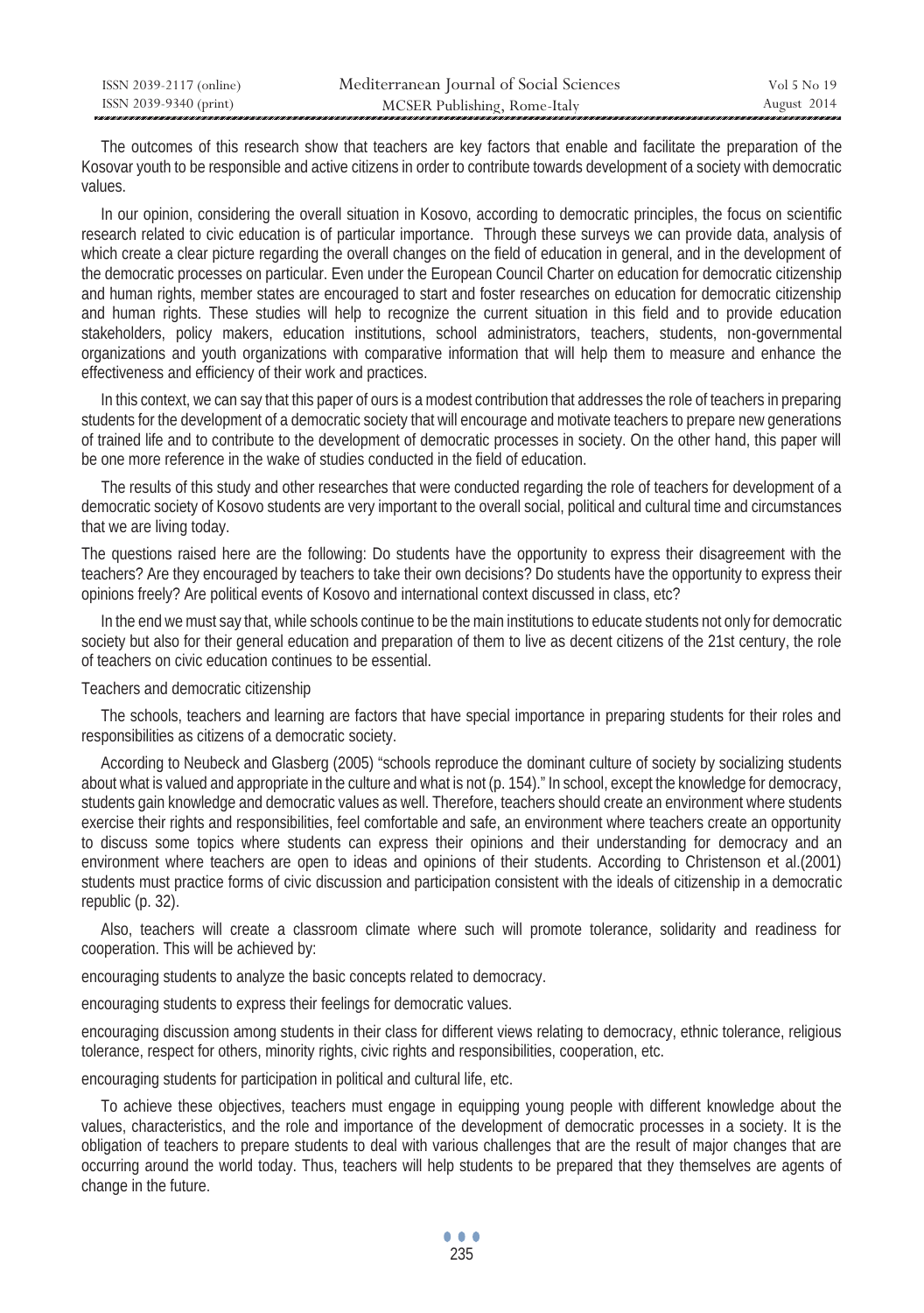| ISSN 2039-2117 (online) | Mediterranean Journal of Social Sciences | Vol 5 No 19 |
|-------------------------|------------------------------------------|-------------|
| ISSN 2039-9340 (print)  | MCSER Publishing, Rome-Italy             | August 2014 |

 On the other hand, teachers need retraining, self-preparation and self-education in order to have the opportunity to be in step with the demands of time regarding the profession of teachers. They are asked to ensure that their education is conform the time demands on one hand, and on the other hand, teaching is different from the past.

 According to Fehr and Fehr (2010), successful teachers want to be better or at least to teach differently tomorrow than today, and they are constantly looking for ways to make this happen. This perpetual search is not prompted by any desire to be deemed exceptional or bestowed with honorific accolades, but by recognition of the fact that every teaching act is unique, and modifications (and sometimes even abandonments) have to be made for subsequent engagements (p. 51-52). Also, we must not forget that "authentic teachers are always personally present in their teaching. They know that who they are has a tremendous influence on determining how they teach, and they are always alert to the implications of this reality for student engagement and learning. They readily admit that their personas may sometimes be problematic for some students and facilitative for others. They don't try to remove themselves from their teaching (this is impossible anyway) but try to broaden their repertoires of personal being to generate more instructional variety and diversity (Fehr and Fehr, 2010, p. 52)".

 For preparation of a knowledge society, teachers must change themselves first and then the methods of teaching, because John Dewey was saying: " ... if we teach today as we taught yesterday, we rob our children of tomorrow ... (Peake, 2010). Connecting to Dewey's saying we will say that all the reforms that are being made in our country, however, should be aimed at teaching different from that of the past, in order to not "steal" the future from our students. Teachers constantly have to think about the role and responsibilities that they have on students' achievements in all walks of life and not only for the success of their education for democratic citizenship.

 According to Oakes and Lipton (2003) "teachers entering the profession in the 21st century are motivated by all the traditional reasons for teaching – a desire to help, a love of working with the young, pleasant memories of one's own schooling, fun, the intellectual challenge, a passion for the knowledge one gets to teach, an opportunity to "give back" what one has received, a paycheck for an honest day's work – the list goes on. But to these traditional reasons for teaching, many new teachers, will add another season – teaching for social justice – teaching to change the world" (p. 430). To change the world, teachers must achieve the objectives of the 21st century related to teaching and learning.

#### Who can help teachers in achieving their objectives?

 Being in a transition phase, the entire society of Kosovo, its institutions and responsible individuals, especially those whose profession is connected directly to the education of young people must commit to completing the transition and prepare citizens for progress of a democratic society. In this context, various national and international documents support and obligate teachers to be successful in preparing their students for the advancement of democracy. Approval of the Council of Europe Charter on Education for Democratic Citizenship and Human Rights obliges teachers to engage seriously in preparing their students for the development of democracy in Kosovo. Charter is an important reference point and an important tool for teachers and all other individuals involved in education for democratic citizenship and human rights. Charter encourages and obliges teachers to work in this direction (Karta e Këshillit të Evropës për edukimin për qytetari demokratike dhe për të drejtat e njeriut, (2010).

 In order to educate and create citizens of the 21st century, teachers are aided mainly by the social sciences in general and the subject of civic education in particular. A focus on civic literacy is a key part of 21st century skills. According to Taylor and Fratto (2012) core subjects and content are at the center of student learning (p.22). In this regard the subject of civic education, which in the Republic of Kosovo was formed as a separate subject, in this regard has a great role and importance. It represents one of the main sources of positive changes of civic awareness. The content of this course provides opportunities to our students, first and foremost will be educated to respect each other, to respect human rights, to express their opinion freely, to be participants in various social organizations, equality between people regardless of age, gender, political or religious affiliation, etc.

 In these profound social changes and reform processes are found schools of all levels in Kosovo and University of Prishtina as well, where the Civics course has had and continues to have an important role. Its substantive content has a direct impact on the preparation of young people to overcome various difficulties and to understand the reasons and needs for deep social changes and to understand the reform process. This course helps the preparation of Kosovo citizens based on democratic principles.

 Besides the subject of civic education, the Ministry of Education has prepared school curriculum and various materials to assist teachers in preparing and equipping students with knowledge dealing with democratic citizenship. Even a number of activities or training seminars organized in urban and rural areas of Kosovo have shown to be significant in this respect.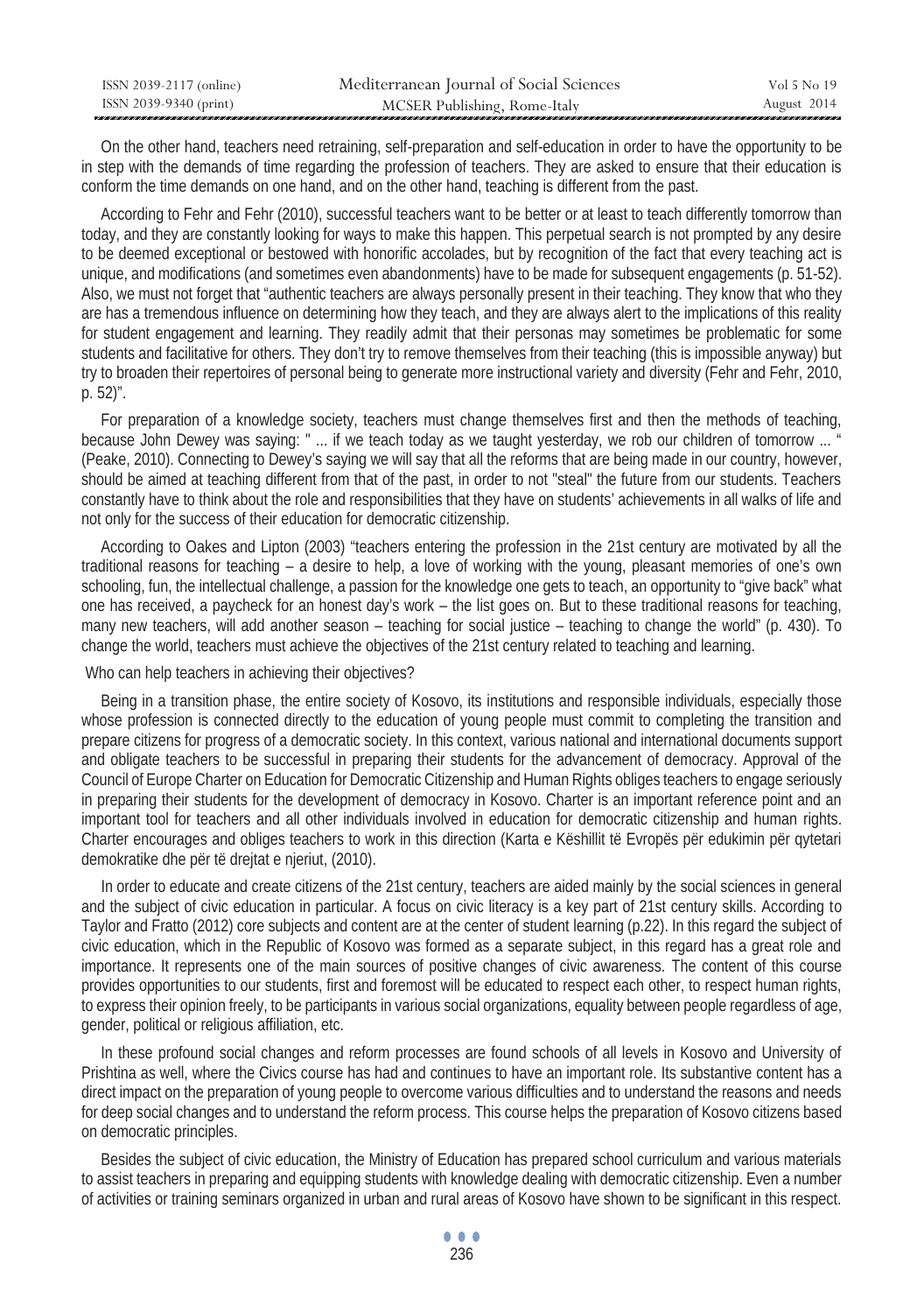| ISSN 2039-2117 (online) | Mediterranean Journal of Social Sciences | Vol 5 No 19 |
|-------------------------|------------------------------------------|-------------|
| ISSN 2039-9340 (print)  | MCSER Publishing, Rome-Italy             | August 2014 |

Taylor and Fratto (2012) have concluded that our educational system must reflect our student's world or we will not only miss the opportunity to capture their attention, but also forgo their full potential to learn and grow (p.8). On the other side Brophy, J. (2010), talking about the role of teachers said that various studies have shown that the enthusiasm of teachers affects student outcomes. In this context, we should mention that teachers are very important to us because we are born small, defenseless, unthinking children. We must be taught to be thinking, competent, legal persons and citizens (Goodlad, 2001, p.12).

 According to Fehr and Fehr (2010) "we must work together to achieve our common goal of raising for our nation a thoughtful, creative, well-educated, well-socialized citizenry (p. 23). In this regard, teachers have a key role.

 In the end, we can say that all of these and other tools and materials help teachers to achieve goals for 21st century education issues.

## **Research Methods**

 For the realization of this research are used findings of a research project called "Concepts of citizenship among primary school students in Kosovo." The project is implemented by the Kosovo Education Center (KEC), Zurich University of Education and the University of Prishtina-Faculty of Education. The research used qualitative methods, quantitative methods, literature review, observation, and statistical methods.

 Participants in the survey were the teachers and eighth grade pupils of Kosovo primary Schools. Teachers were of different ages, but most of the students involved in the survey were of age 15. They belonged to different ethnic and religious groups. The students were from urban and rural schools. The number of respondents is quite large. (See Tab. 1).

| No. of<br>municipaliti<br>es | No. of<br>schoo<br>$\mathsf{S}$ | 0f<br>No.<br>responde<br>nts | Area      | %        | Year<br><sub>of</sub><br>birth | %                     | Gend<br>er | %        | Ethnici<br>ty | $\%$     | Religio<br>n                     | %        |
|------------------------------|---------------------------------|------------------------------|-----------|----------|--------------------------------|-----------------------|------------|----------|---------------|----------|----------------------------------|----------|
| 36                           | 142                             | 1700                         | Urba<br>n | 49,<br>4 | 1988                           | 0,1                   | m          | 52,<br>6 | Albani<br>an  | 87,<br>1 | Muslim                           | 88,<br>6 |
|                              |                                 |                              | Rura      | 50,<br>6 | 1989                           | 0,1                   | f          | 47,<br>4 | Serbia<br>n   | 7,4      | Catholi<br>C                     | 3,9      |
|                              |                                 |                              |           |          | 1993                           | 0,1                   |            |          | Bosnia<br>n   | 1,4      | Orthod<br>0X                     | 6,9      |
|                              |                                 |                              |           |          | 1994                           | 0,1                   |            |          | Turkis<br>h   | 2,0      | Of<br>n <sub>0</sub><br>religion | 0,4      |
|                              |                                 |                              |           |          | 1995                           | 0,1                   |            |          | Goran         | 0,4      | Other                            | 0,2      |
|                              |                                 |                              |           |          | 1996                           | 1,7                   |            |          | Roma          | 1,0      |                                  |          |
|                              |                                 |                              |           |          | 1997                           | 23,<br>$\overline{0}$ |            |          | Ashkali       | 0,4      |                                  |          |
|                              |                                 |                              |           |          | 1998                           | 63,<br>9              |            |          | Egypti<br>an  | 0,3      |                                  |          |
|                              |                                 |                              |           |          | 1999                           | 9,5                   |            |          |               |          |                                  |          |
|                              |                                 |                              |           |          | 2000                           | 1,5                   |            |          |               |          |                                  |          |

Table 1: Demographic statistics

 In the first phase of research (2009-2010), the main instruments in the research were questionnaires for teachers and students (during the pilot phase) while in the second phase of the research (2011-2014) are compiled questionnaires for students only. The questionnaire includes several sections such as: section on schools, section on school curricula, section on the rights and responsibilities of citizens, the section for grades, etc. Each of these sections of the questionnaire can be functional even if analyzed and studied as part of the special research; hence, all sections of the questionnaire, analyzed separately from each other can freely appear as particular works.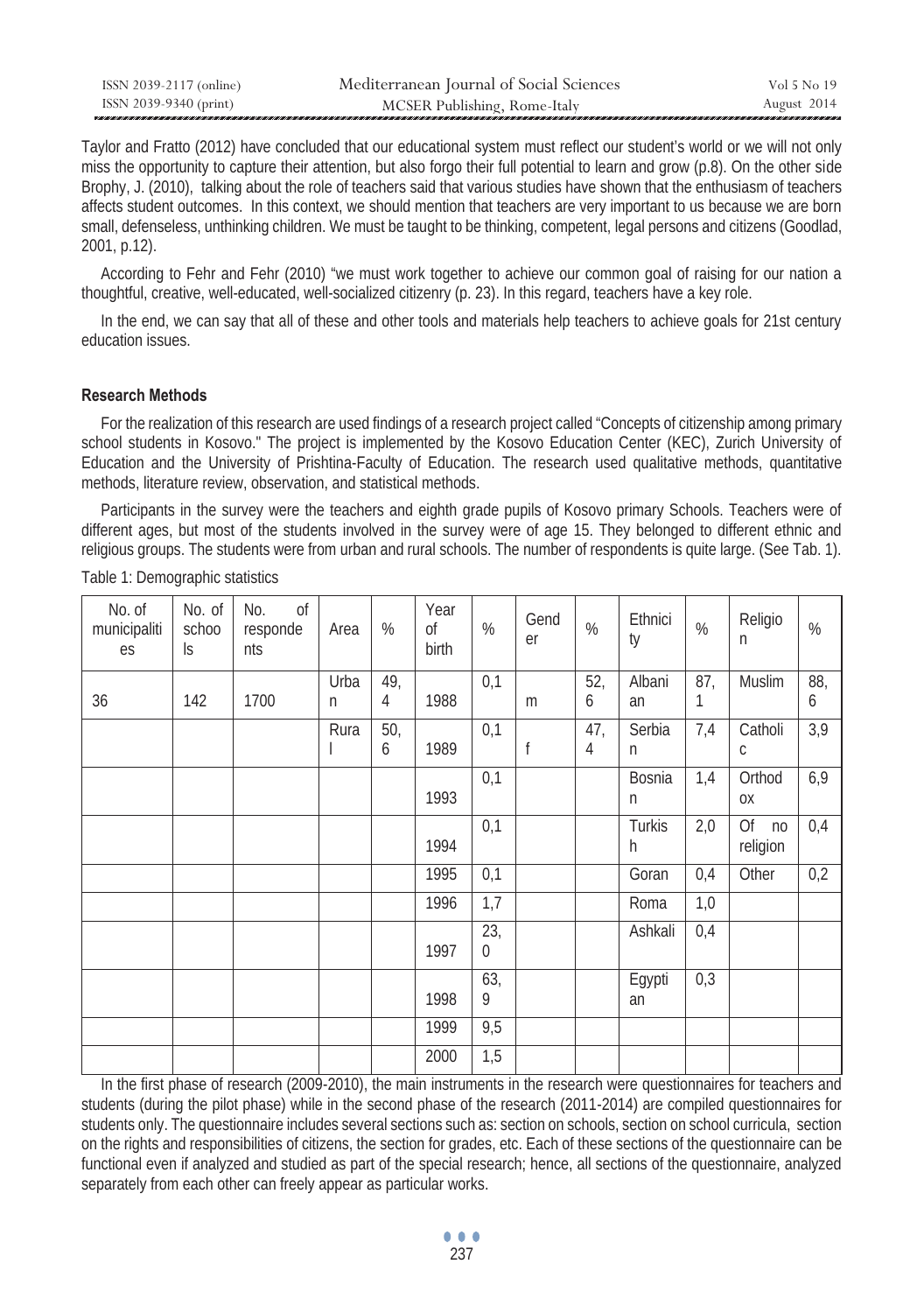| ISSN 2039-2117 (online) | Mediterranean Journal of Social Sciences | Vol 5 No 19 |
|-------------------------|------------------------------------------|-------------|
| ISSN 2039-9340 (print)  | MCSER Publishing, Rome-Italy             | August 2014 |

 The first procedure of the research was the preparation of questionnaires for teachers and students. Then the pilot project was conducted in four schools of Prishtina. After completion of this phase of the research, data from questionnaires with SPSS program were analyzed, and some of the results of this pilot research are published in the form of a report. In the second phase of the research are also prepared questionnaires for research. Then it was developed a field research. After completion of field work, a database of 1700 questionnaires was created. The questionnaire which we have adapted to our needs has been standardized, and prepared by "International Civic and Citizenship Education Study".

 It should be noted that students' questionnaire responses were confidential. The questionnaires were designed in such a way that anonymity of students is maintained. A similar policy was applied in preparation of questionnaires for teachers; however, the questions for teachers have been different.

 These data are available to researchers who are engaged in research of citizenship education field. This paper is only a small part of our great research.

#### Results and discussions

 Based on the results of field research in urban and rural schools in Kosovo, we can conclude that teachers are key factors in preparing students to contribute to the development of democracy in our country. Findings from the research represent the opinion of students on the role of the teacher in preparing students in the democratic spirit. Also, according to observation in the field of research it is obvious that teachers influence on students' personality creation continues to be great. Findings from the results of research analysis are answers to our research questions determined in this paper.

 In the question: Teachers encourage students to decide in their view, we received these answers: 29,1 responded "often", 26.5% "sometimes", 22.5% "rarely" and 21, 8% said "never."

In the other question: Teachers encourage students to express their opinions, we received the following results: 51.0% said "often", 21.2% "sometimes", 14.3% "rarely" and 13, 5% of respondents said "never".

 According Christenson, et al. (ed.) (2001) "teachers are often encouraged to examine persistent social issues and values dilemmas with students as a means of developing the knowledge, skills, and values important for citizenship in a democracy. Social studies provides an opportunity for students to wrestle with many of the issues and dilemmas they will face as citizens in a democratic society: individual liberty versus majority rule, cultural variety versus cultural assimilation, national security versus individual freedom, national versus state versus local community control, worker security versus employer rights, and global business competition versus the national interest" (p. 107). Studying such issues provides an opportunity for children to "work with others, learn how to handle conflict, solve problems, develop concern for others, and interact with the value issues that they encounter daily in their environment" (Evans & Saxe, 1996, p. 231).

 In this context, the question: teachers encourage students to discuss issues with people who have different opinions, shows us how teachers in Kosovo are interested to encourage their students to discuss different issues. In this question the students answered: 27.8% said "often", 35.5% "sometimes", 21.2% "rarely" while 15.4% said" never ".

 In the question: teachers present their points of view of various matters in different aspects when they explain them in class, the results are as follows: 28.6% answered "often", 37.6% "sometimes", 22.3% "rarely ", while 11.5%" never ". (See fig. 1).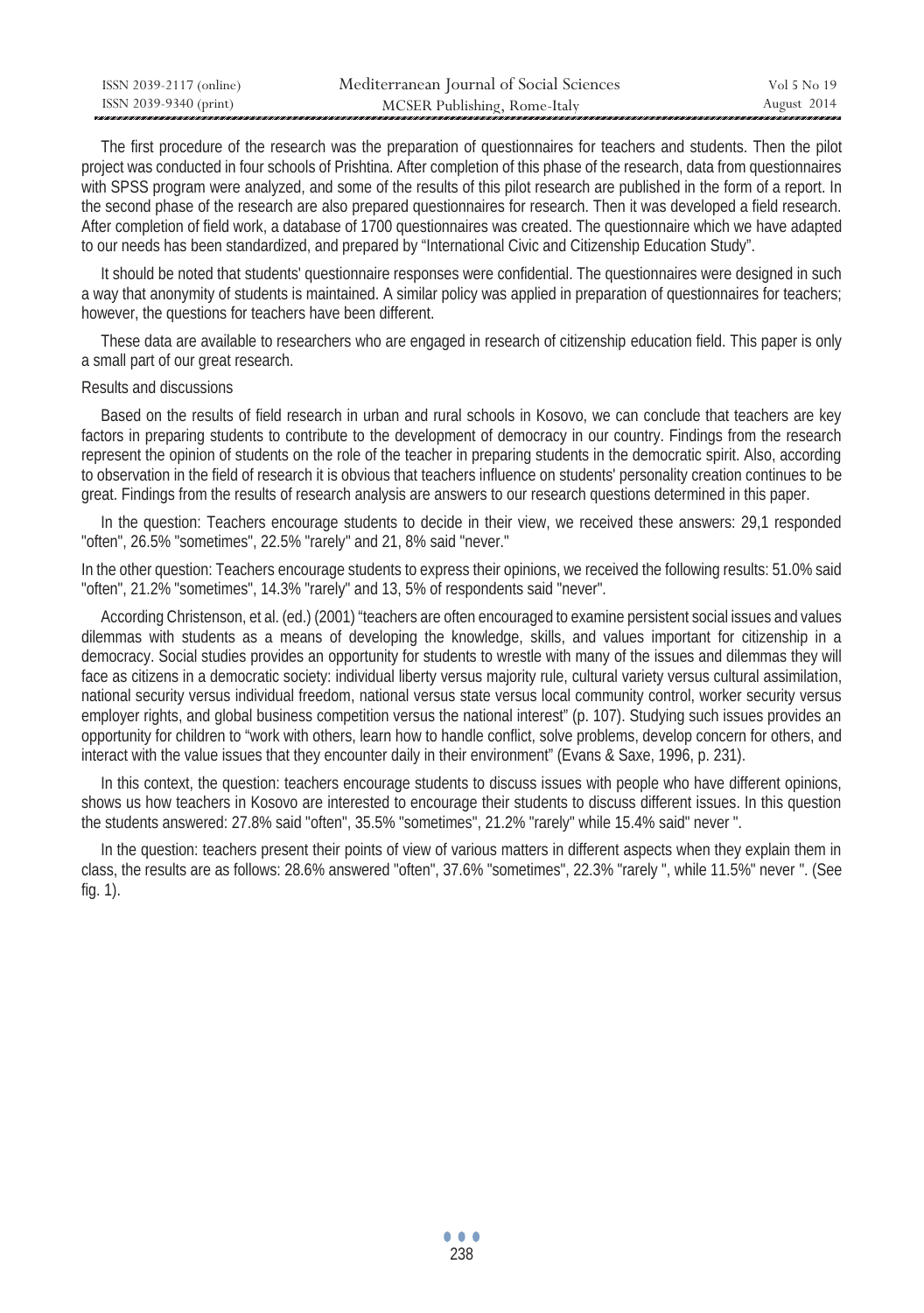

 In the question: Students are able to openly express disagreement with their teachers: 12.4% said "never", 16.7% "rarely", 36.1% sometimes, and 34.8% "often".

In the question: Students express opinions in class even when they differ from the majority of other students, we have obtained the following results: 8.5% "never", 13.6% "rarely", 28.7% "sometimes" and 49.2% responded "often".

 Nelson et. al. (2004) have concluded that "all important educational issues are also social issues, with interconnections to politics, economics, policy questions, ideology, and social practice – and certainly to our lives. These critical issues require critical thinking. Schooling issues arise in a context, not a vacuum, and the context includes historic and philosophic background as well as scholarly research that attempts to illuminate the issue (p.1.)". Having this in mind, in the questionnaire we have included several questions that have to do with political issue.

 In the question that says: Students discuss current political issues in class, respondents answered: 41.6% "never", 32.2% "rarely", 17.0% "sometimes", while 9.2% said "often". (See.fig.2)

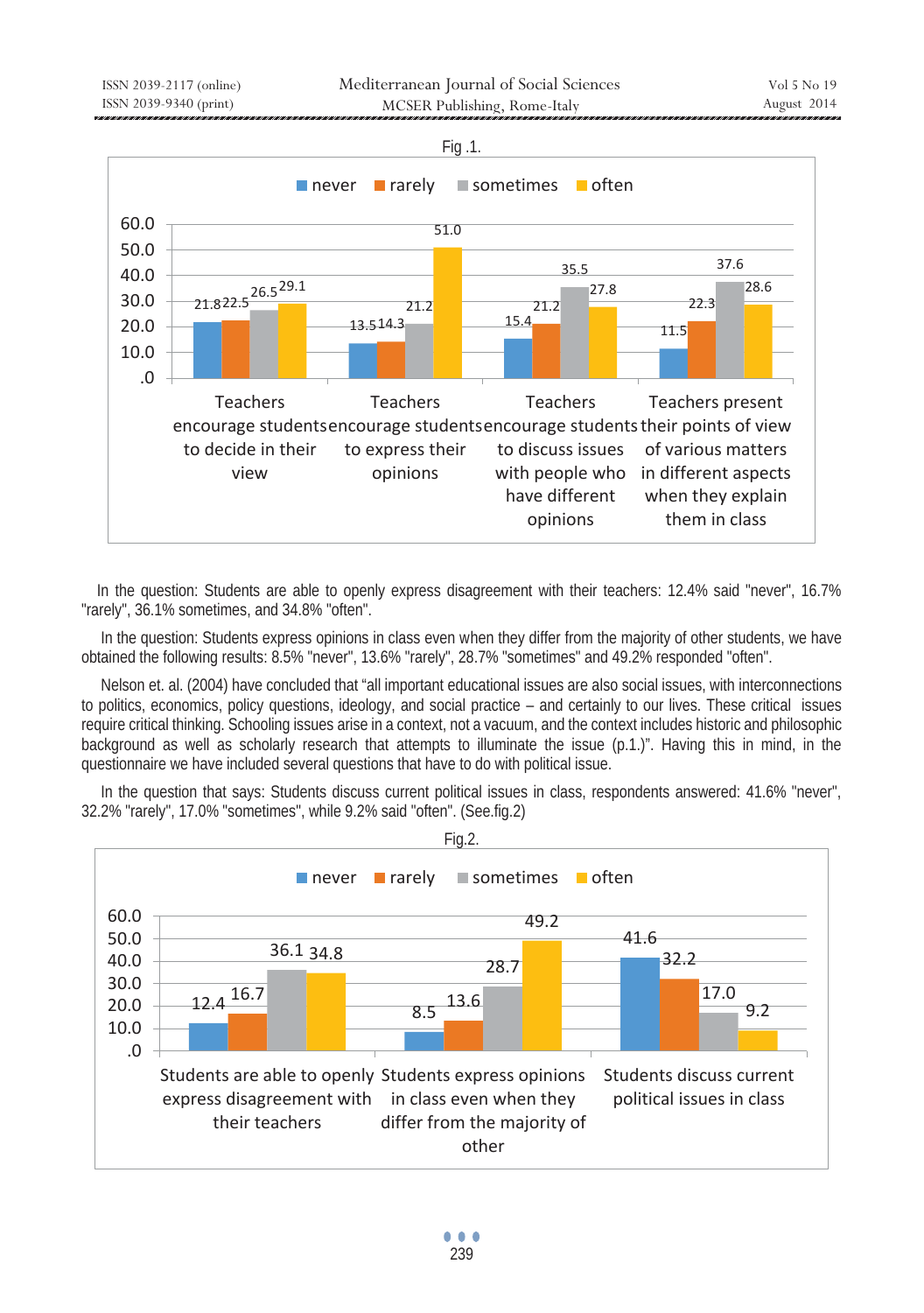| ISSN 2039-2117 (online) | Mediterranean Journal of Social Sciences | Vol 5 No 19 |
|-------------------------|------------------------------------------|-------------|
| ISSN 2039-9340 (print)  | MCSER Publishing, Rome-Italy             | August 2014 |

 Another question that says: How often do you discuss about events in Kosovo politics with teachers? Students' answers to this question of the survey were: 29% said "never", 28% "rarely", 26% "sometimes", 12%" often "and 5%" always ". (See Fig. 3)



 How often do you discuss current events in international politics with teachers? Respondents answered this way: 36.0% "never", 29.8% said "rarely", 22.0% answered "sometimes," and 8.9% "often" , and 3.2% have said "always". (see Fig. 4.)





 From the responses received from the survey questions, we need to think whether pupils are free to talk about various issues. According to Goodlad (2001) "Excellence is the product of teaching and is liberty's measure. There is no excellence without freedom. From Plato to Mill, philosophers have understood that only the free and self-sufficient can be virtuous. For them, so few were virtuous because so few were free. They understood virtues as the excellence of cognitive, affective, and associational practices: living well and living justly in the human world (p.12).

 Fehr and Fehr (2010) have concludet that teachers have the ability to transform the learning environment through courageous acts of teaching. "We can transform the classroom into a place that challenges students to care about their educations and put forth their best efforts. We can transform schools to be a welcoming place that fosters life-long learning (p. 142)." In this context, besides this we can say that we are also focused to strengthen citizenship education. In this regard, schools are credible institutions.

 In the question: How much do you trust these social groups or institutions, among which were also the school institutions, students have expressed their opinion that they strongly believe in their schools. 79% of the total number of respondents responded positively and said they fully trust schools. 15.7% partially believe in schools, 4.2%, little, while only 1.2% of students have lost confidence in the school. Trust in schools continues to be very high.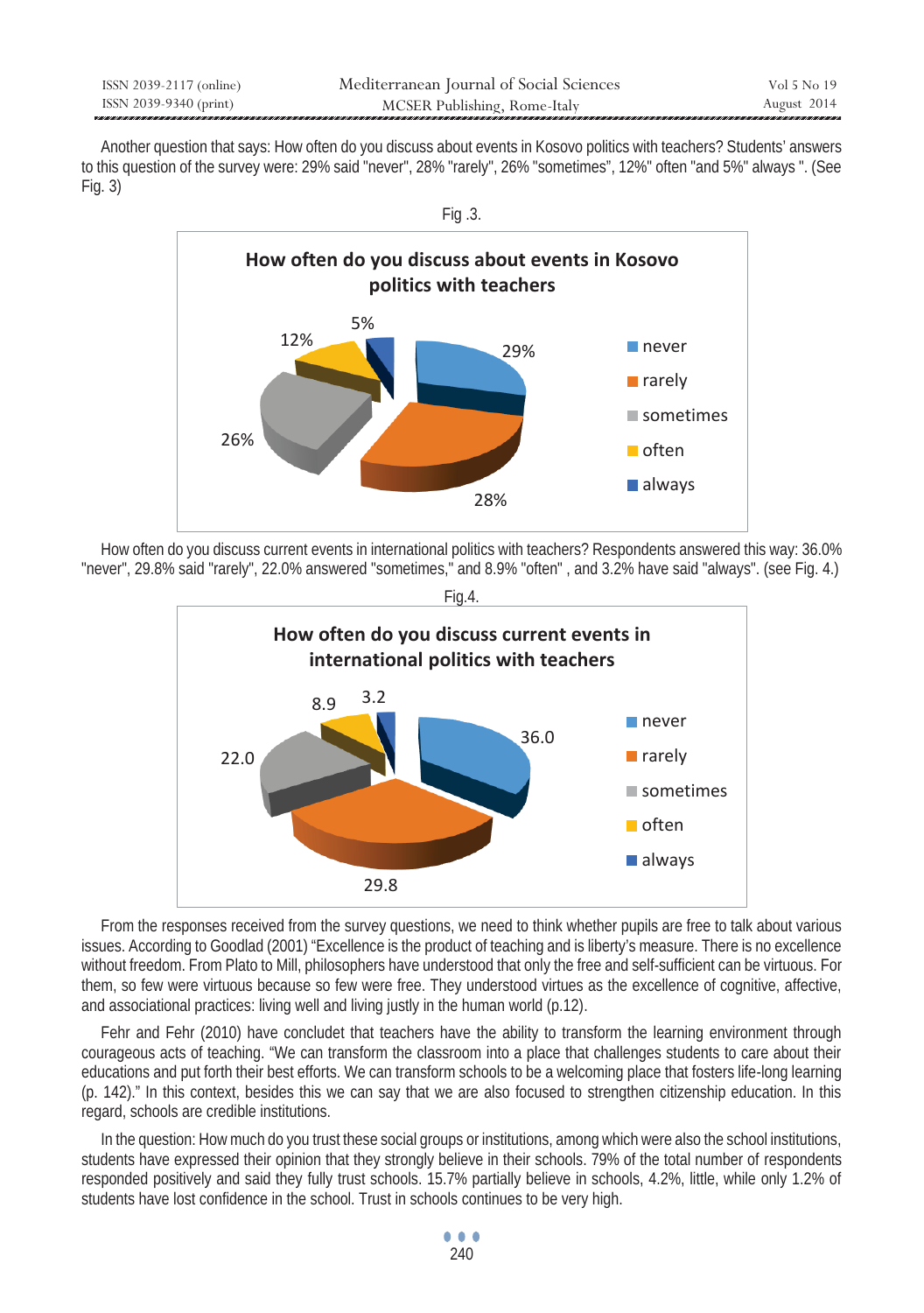The research results dealing with this issue have given these figures-answers presented in Fig, 5.

fig. 5.



 According to White and Walker (2008) "The overt goal of our schools is to enhance knowledge, skills, and values development for our children. Unfortunately these goals are too often top-down and authoritarian and promote passivity. These goals therefore seem to be driven by the purpose of preparing our youth for the world of work. This is realistic goal for schools but should not be the driving force. Ultimately, we must prepare children for active participation as global citizens, which means that we have a responsibility to teach for social efficacy (p. 1-2)". Social efficacy depends on the school, by teachers as well as other relevant factors.

 Processing, analysis and publication of results from this research is being done with the aim of sensitizing professionals and the general public regarding various issues related to civic education in Kosovo.

# **Conclusion**

 Teachers always were considered the main agents of educational policy implementation. They should be aware of their responsibilities as agents of social change. In fact, the role of teachers as agents of change in the wider society is absolutely essential and an acceptance of this role requires courage to resist and problems to deal with possible challenges of different nature. To overcome these challenges, they themselves must have adequate professional preparation.

 In this context a new challenge in Kosovo is preparing students to contribute to a democratic society. Their own profession obliges teachers to be key factors that help students to influence the development of democratic processes in the country. Thus, helping in this aspect, teachers are required for readiness, willingness and adequate preparation. In this regard teachers can help us more. They should be able to prepare and guide new generations because teachers are considered "helmsman of the future". However, it is not enough that they are only good navigators. They should know what the goal they are seeking to achieve is. Also, they should be aware that their way is not easy. During their journey they will encounter various problems and these people need to know how to overcome the problems they will encounter on their way to the intended target.

 In order for Kosovo teachers to be professionally prepared and to overcome the challenges that Kosovo society is facing today, as well as to lead their students towards a democratic society, training programs and numerous activities in this direction are being developed for them. Such arrangements are made by various national and international organizations and educational institutions.

 Finally, we can conclude that we need qualified teachers. As changes continue to take place in our world, competition for qualified educators will increase dramatically.

# **References**

Brophy, J. (2010). Motivating students to learn. 3rd ed. Taylor & Fracis.

 $\bullet$   $\bullet$   $\bullet$ 241